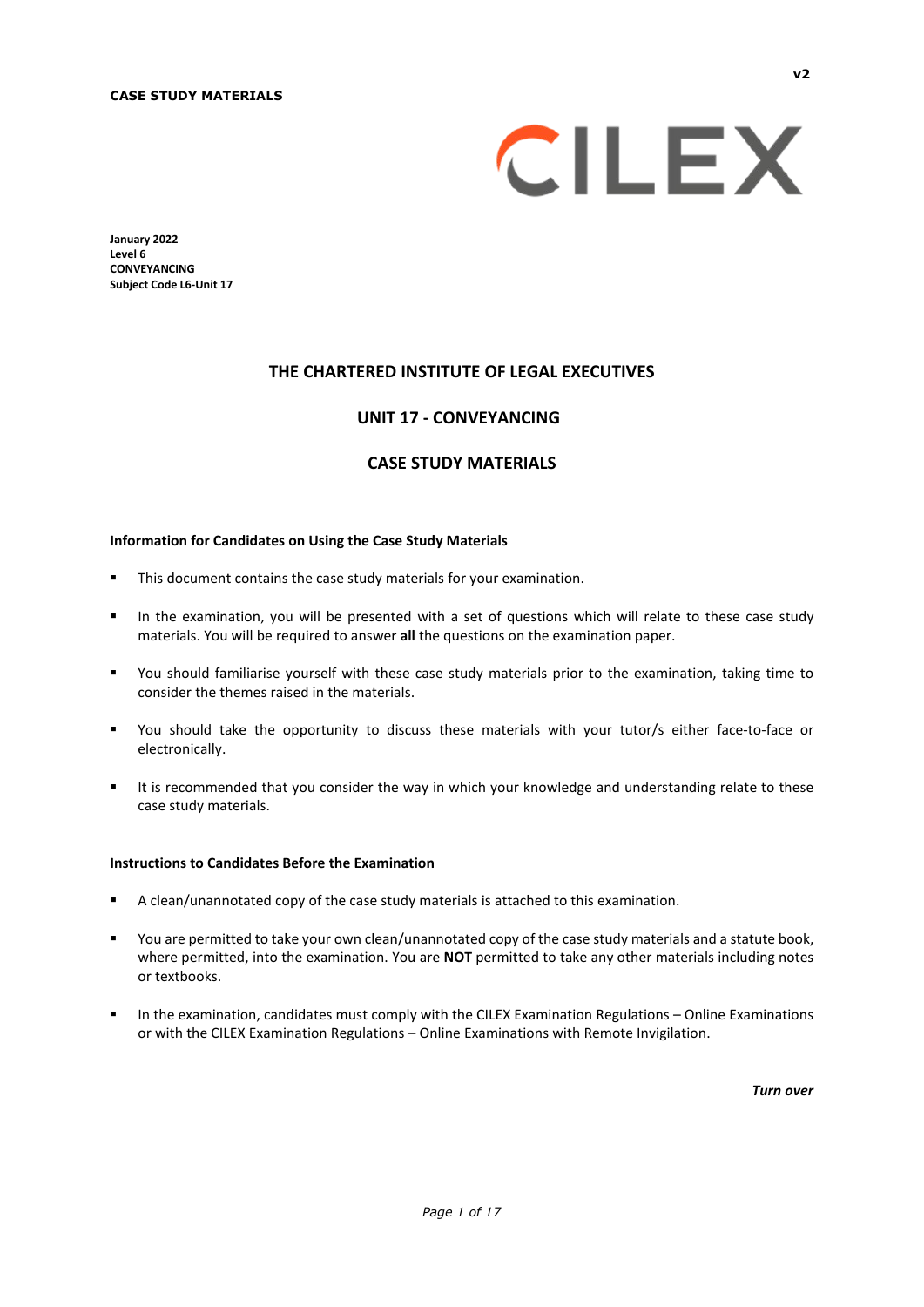#### **ADVANCE INSTRUCTIONS TO CANDIDATES**

You are a trainee lawyer in the firm of Kempstons, The Manor House, Bedford MK42 7AB. You have just started work in the Property Department and your supervising partner is Andy Aynsworth.

Andy acts for Mr and Mrs Morgan and has asked you to take over the day-to-day conduct of their sale and purchase. He has provided you with the following documentation:

| Document 1: | Memorandum dated 6 January 2022                                                                              |
|-------------|--------------------------------------------------------------------------------------------------------------|
| Document 2: | Attendance note dated 5 January 2022                                                                         |
| Document 3: | Official copies of the register for 20 Chapel Drive, Giffard Park,<br>Milton Keynes MK14 5LA                 |
| Document 4: | Extracts from Lease dated 15 July 1972 relating to 20 Chapel Drive, Giffard<br>Park                          |
| Document 5: | Conveyance dated 23 November 1985 relating to Windy Ridge, 6 Sea<br>Lane, Ingoldmells, Lincolnshire PE25 1NH |
| Document 6: | Extracts from Conveyance dated 9 December 1980 relating to Windy<br>Ridge, 6 Sea Lane, Ingoldmells           |
| Document 7: | Standard Conditions of Sale (5th Edition - 2018 Revision)                                                    |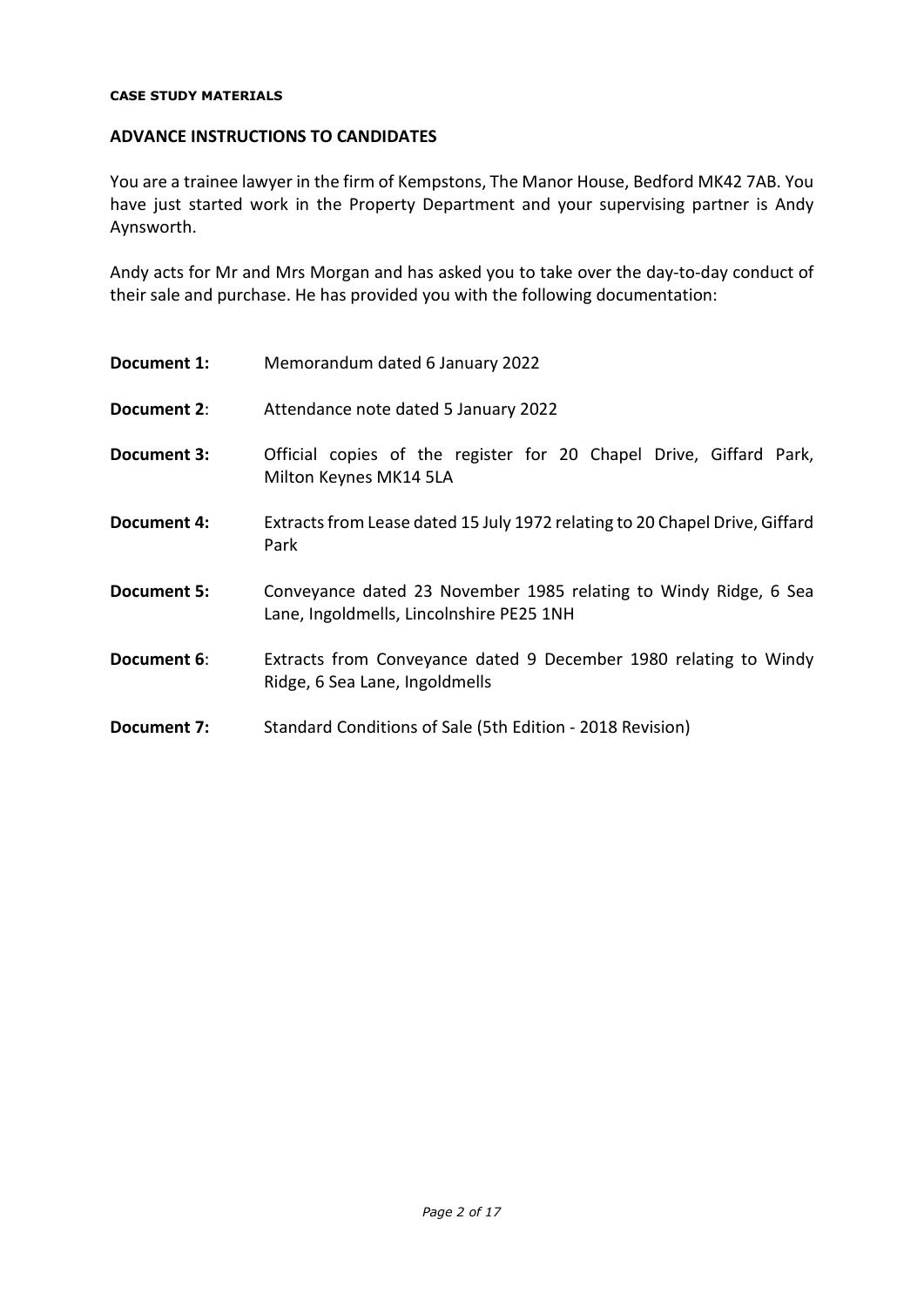#### **Document 1**

#### **MEMORANDUM**

**To:** Trainee Lawyer

**From**: Andy Aynsworth

**Date**: 6 January 2022

**Subject:** Mr and Mrs Morgan's sale and purchase

Yesterday, I took instructions from a couple who are moving from Milton Keynes to a quiet coastal village in Lincolnshire to start a new life.

Full details are in the attached attendance note. I would like you to take over the day-to-day conduct of the transactions.

The sale and purchase are to be synchronised. Apparently, the seller of the property in Lincolnshire is buying a new build.

If you have any queries, please contact me. My extension number is 4055 and my email address is a.aynsworth@kempstons.com

Regards,

Andy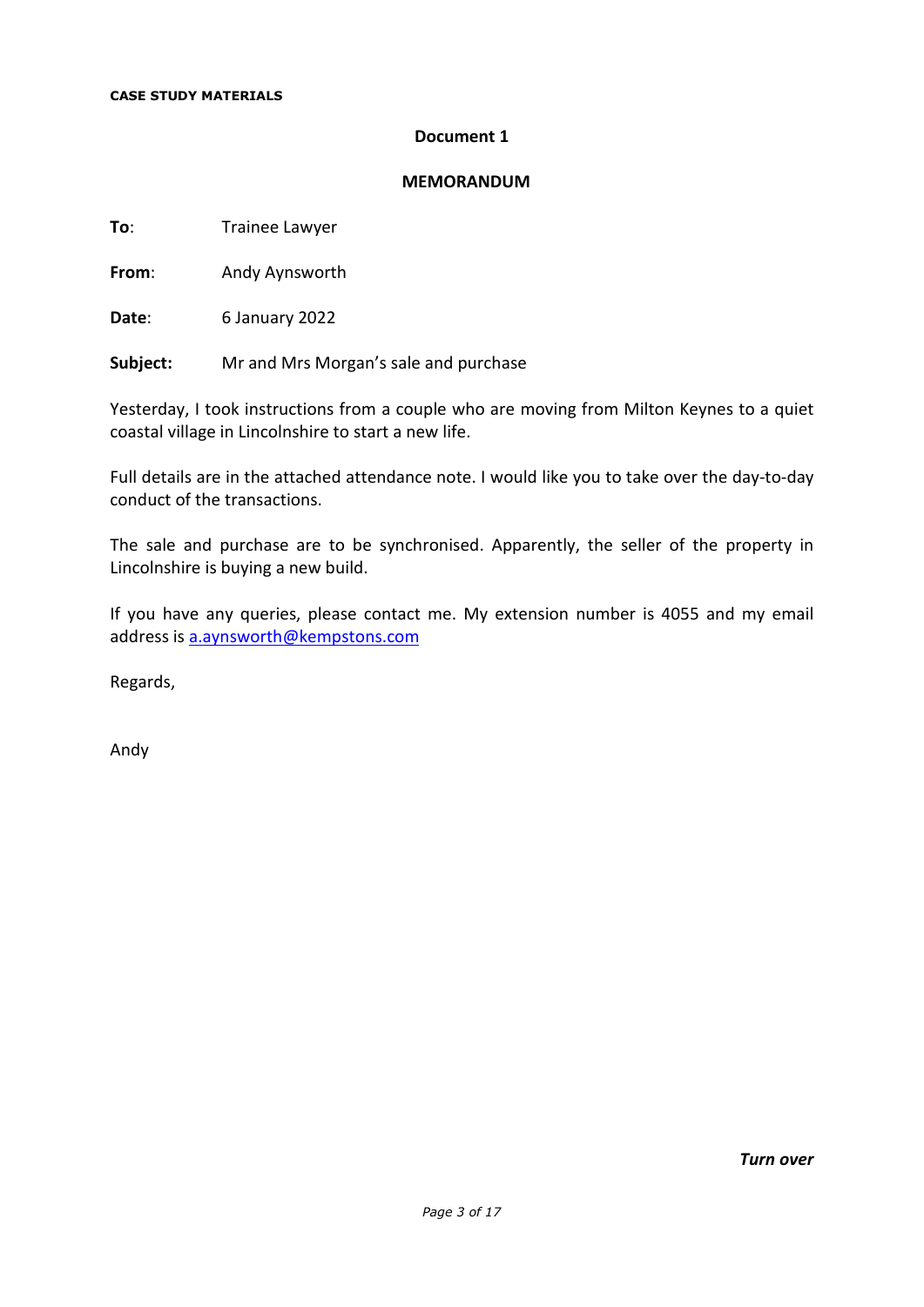#### **Document 2**

#### **ATTENDANCE NOTE**

| Date:           | 5 January 2022                                  |
|-----------------|-------------------------------------------------|
| From:           | Andy Aynsworth                                  |
| Time taken:     | 56 mins                                         |
| <b>Clients:</b> | <b>Edward Morgan and Suzanne Frances Morgan</b> |
| Subject:        | Sale and purchase                               |
|                 |                                                 |

#### **Background**

I attended Mr and Mrs Morgan today for an initial interview, to take instructions in respect of their sale of 20 Chapel Drive, Giffard Park, Milton Keynes MK14 5LA and their purchase of Windy Ridge, 6 Sea Lane, Ingoldmells, Lincolnshire PE25 1NH.

The clients produced individual original passports which were in date, and I took copies of these for the file. They also produced a utility bill in respect of their present property, which was in order.

After Mr Morgan's first marriage was dissolved, he bought this property and his late mother Olga resided there until her death last year. Later, his children moved in. About five years ago, Suzanne moved in with him and they married. Mr Morgan is a musician and commutes daily to London, where he teaches at a music college. Mrs Morgan is an in-house artist working for a magazine based in Milton Keynes. Both would like a complete change of lifestyle and have decided to move to the coast so that they can develop their interests and participate fully in coastal living. Mr Morgan's children, Christian aged 32 and Molly aged 30, are currently living at the property, but only Christian will be moving with them, as Molly will be moving in with her boyfriend and will remain in Milton Keynes. Mrs Morgan has no children.

Neither Mr or Mrs Morgan owns any other property.

#### **1. Sale details**

| <b>Property:</b> | 20 Chapel Drive, Giffard Park, Milton Keynes MK 14 5LA. It is a<br>detached leasehold house. |
|------------------|----------------------------------------------------------------------------------------------|
| Sale price:      | £400,000                                                                                     |
| Deposit:         | A 10% deposit is required.                                                                   |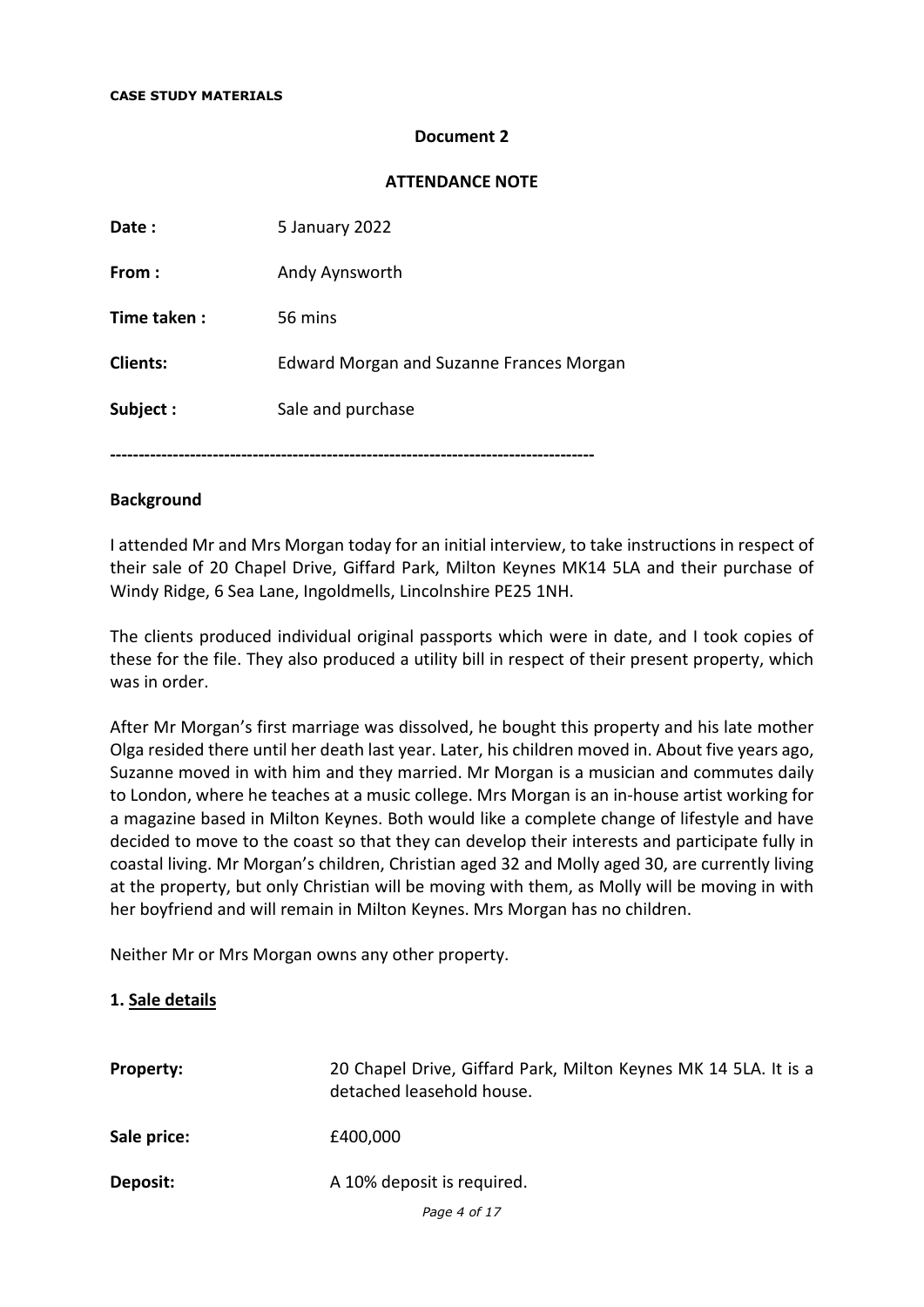| <b>Additional items:</b>            | The buyers have agreed to pay an additional £1,500 in respect of<br>items of furniture and white goods: washing machine,<br>fridge/freezer, carpets and black leather three-seater settee.                                                                                                                                                                                                                                                                 |
|-------------------------------------|------------------------------------------------------------------------------------------------------------------------------------------------------------------------------------------------------------------------------------------------------------------------------------------------------------------------------------------------------------------------------------------------------------------------------------------------------------|
| <b>Agents:</b>                      | Taylors, Milton Keynes - particulars of sale have been received<br>[NOTE TO CANDIDATES: NOT SUPPLIED]. Robert Brown is<br>dealing with the sale. Email: robertbrown@taylorsmk.com                                                                                                                                                                                                                                                                          |
| <b>Buyers:</b>                      | Richard Henson and Fiona Anne Henson of 123 Mounthill<br>Avenue, Old Stratford, Milton Keynes MK12 5AL.                                                                                                                                                                                                                                                                                                                                                    |
| <b>Buyer's finances:</b>            | Mortgage with Nationwide Building Society and dependent sale.                                                                                                                                                                                                                                                                                                                                                                                              |
| <b>Buyer's lawyers:</b>             | George King and Co, 15 High Street, Central Milton Keynes.<br>Sunita Patel is dealing with the matter (Ref: SP/OF/104Hen).<br>Email: sunita.patel@georgeking.co.uk                                                                                                                                                                                                                                                                                         |
| <b>Required completion</b><br>date: | As soon as possible, but to tie in with purchase.                                                                                                                                                                                                                                                                                                                                                                                                          |
| Fees:                               | Agreed fees £900 + VAT plus disbursements.                                                                                                                                                                                                                                                                                                                                                                                                                 |
| 2. Purchase details                 |                                                                                                                                                                                                                                                                                                                                                                                                                                                            |
| <b>Property:</b>                    | Windy Ridge, 6 Sea Lane, Ingoldmells, Lincolnshire PE25 1NH.                                                                                                                                                                                                                                                                                                                                                                                               |
| <b>Agents:</b>                      | Lovells, Church Street, Skegness PE 24 6AY. Lacey Hart (email:<br>lacey.hart@lovellsproperty.co.uk)<br>dealing<br>with<br>is<br>this transaction.                                                                                                                                                                                                                                                                                                          |
|                                     | Estate Agents' particulars of sale [NOTE TO CANDIDATES:<br><b>NOT SUPPLIED]</b> describe the property as:                                                                                                                                                                                                                                                                                                                                                  |
|                                     | 'A detached property with extensive landscaped gardens<br>and mature trees. Situated in an idyllic village next to the<br>attractive village green. The nearby historic church, famous for<br>its stained-glass windows, attracts many visitors. The<br>property itself has stunning views over the North Sea and the<br>recently built North Sea Observatory, which offers first class<br>amenities including a superb café, is 4 miles along the coast.' |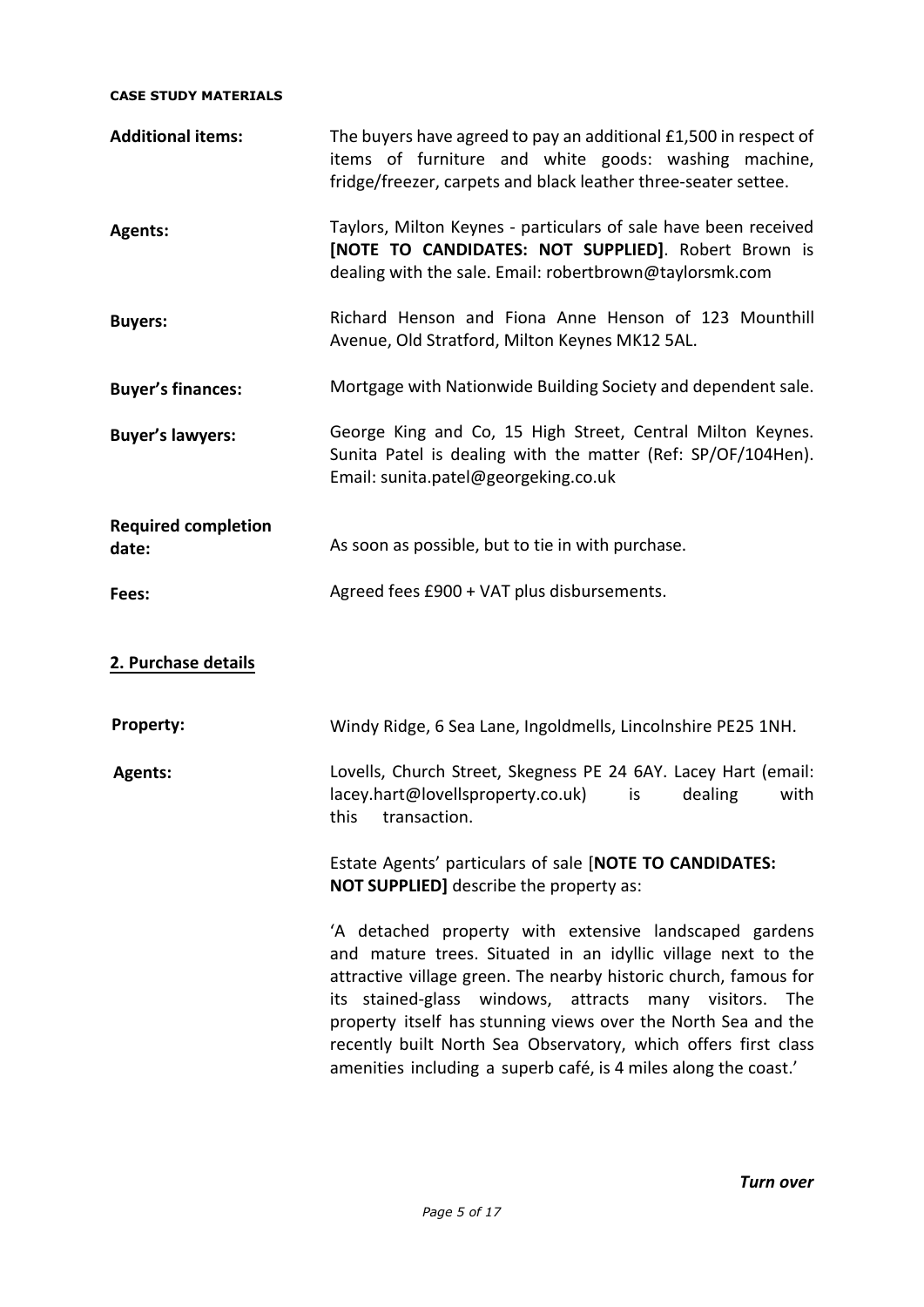| Seller:                                | Dorothy Deborah Jean Isherwood.                                                                                                                                                                                                                    |
|----------------------------------------|----------------------------------------------------------------------------------------------------------------------------------------------------------------------------------------------------------------------------------------------------|
| <b>Seller's Lawyers:</b>               | Skidbrooke and Co., Property Lawyers, 48 Delaware Street,<br>Skegness PE 25 2AJ (for the attention of Mario Fraterno) email:<br>m.fraterno@skidbrookes.co.uk                                                                                       |
| <b>Purchase price:</b>                 | £450,000                                                                                                                                                                                                                                           |
| Deposit:                               | Coming from sale, plus clients have further funds available if a<br>full 10% deposit will be required.                                                                                                                                             |
| <b>Additional items:</b>               | The clients have agreed to pay an additional £2,500 in respect<br>of furniture in living room and master bedroom.                                                                                                                                  |
| <b>Finances:</b>                       | Mortgage already agreed from Lincolnshire Building Society<br>(£80,000), and Mrs Morgan has savings (being part of an<br>inheritance from her late mother) to cover the remainder.                                                                 |
| Completion:                            | To be contemporaneous with sale.                                                                                                                                                                                                                   |
| Fees:                                  | £900 + VAT plus disbursements. Clients have already sent £250<br>'on account'.                                                                                                                                                                     |
| <b>Further details</b><br>on purchase: | It is the clients' intention to run a bed and breakfast business at<br>the property. They also intend keeping chickens and bees in the<br>garden and selling their produce on the front drive.                                                     |
|                                        | Mrs Isherwood is buying a new-build retirement flat locally.                                                                                                                                                                                       |
| 3. Other information                   | The lawyers in each of the transactions will adopt The Law<br>Society's Conveyancing Protocol ('the Protocol'). The Standard<br>Conditions of Sale (5th edition - 2018 Revision) ('the Standard<br>Conditions') will be used in both transactions. |
|                                        | The clients' ID has been checked and is correct. Client care letters<br>have been sent on both matters.                                                                                                                                            |
|                                        | [NOTE TO CANDIDATES: CLIENT CARE LETTERS ARE NOT<br>PROVIDED AND ARE NOT REQUIRED FOR THIS ASSESSMENT]                                                                                                                                             |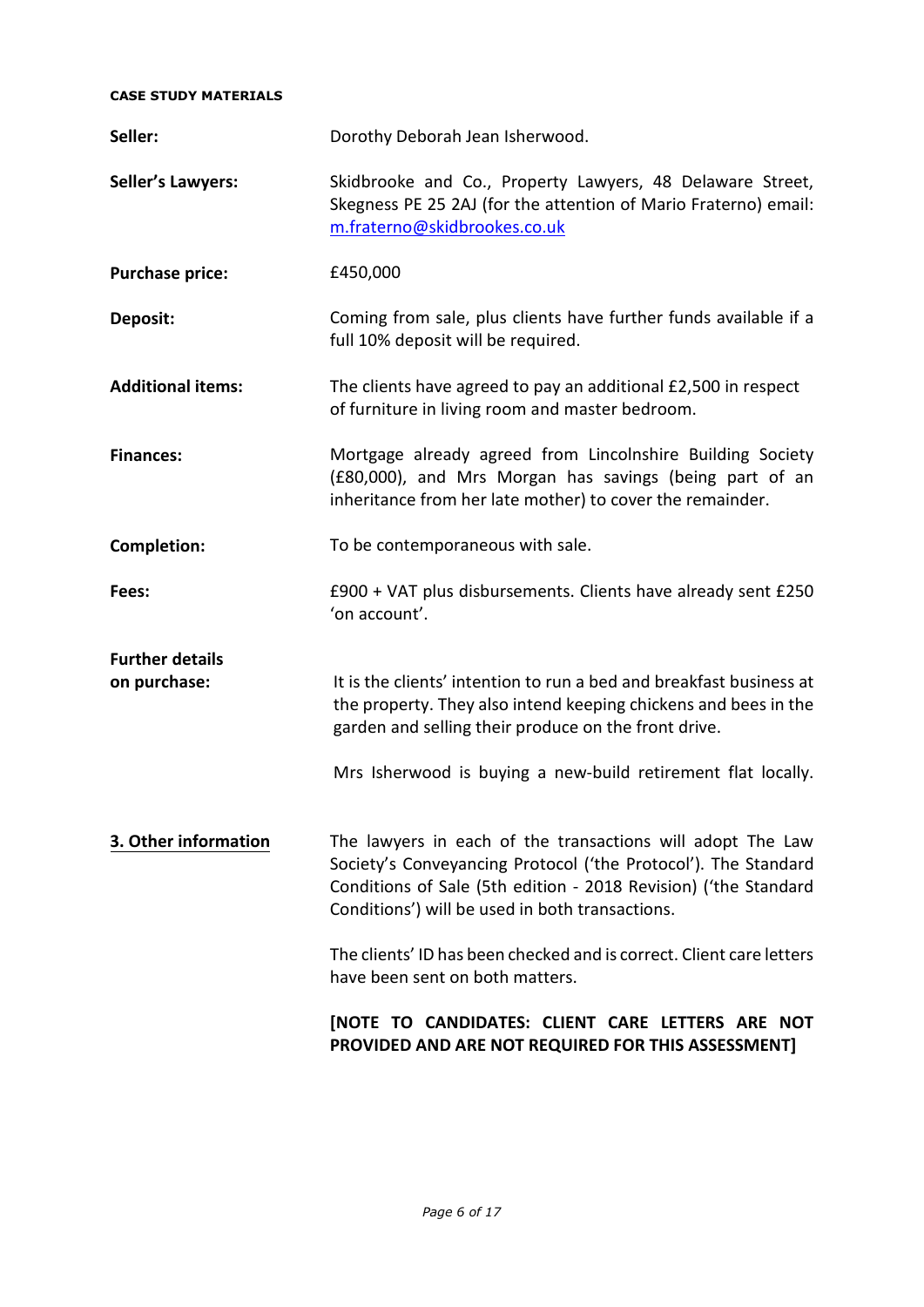

**Land Registry** 

Official copy of register of title

Title Number BM 070947 Edition date 30 August

2000

- This official copy shows the entries subsisting on the register on 5 January 2022 at 14:38:24.
- This date must be quoted as the 'search from date' in any official search application based on this copy.
- The date at the beginning of an entry is the date on which the entry was made in the register.
- $-$  Issued on 5 January 2022 at 14:38:24.
- Under s.67 of the Land Registration Act 2002 this copy is admissible in evidence to the same extent as the original.
- This title is dealt with by the Land Registry, Coventry Office.

# A: Property Register

This register describes the land and estate comprised in the title.

BUCKINGHAMSHIRE: MILTON KEYNES

- 1 (20.11.1995) The Leasehold land shown edged with red on the plan of the above title filed at the Registry and being 20 Chapel Drive, Giffard Park, Milton Keynes MK 14 5LA
- 2 The mines and minerals are excepted.
- 3 (20.11.1995) Short particulars of the lease(s) (or underleases) under which the land is held are:

Date: 15th July 1972 Term: 999 years from 15th July 1972 Rent: £20 per annum Parties: (1) Milton Keynes Housing Association (2) Stuart Evans

- 4 There are excepted from the effect of registration all estates, rights, interests, powers and remedies arising upon, or by reason of, any dealing made in breach of the prohibition or restrictions against dealings therewith inter vivos contained in the said Lease.
- 5 Unless otherwise mentioned the title includes any legal easements granted by the registered lease(s) but is subject to any rights that it reserves, so far as these easements exist and benefit or affect the registered land.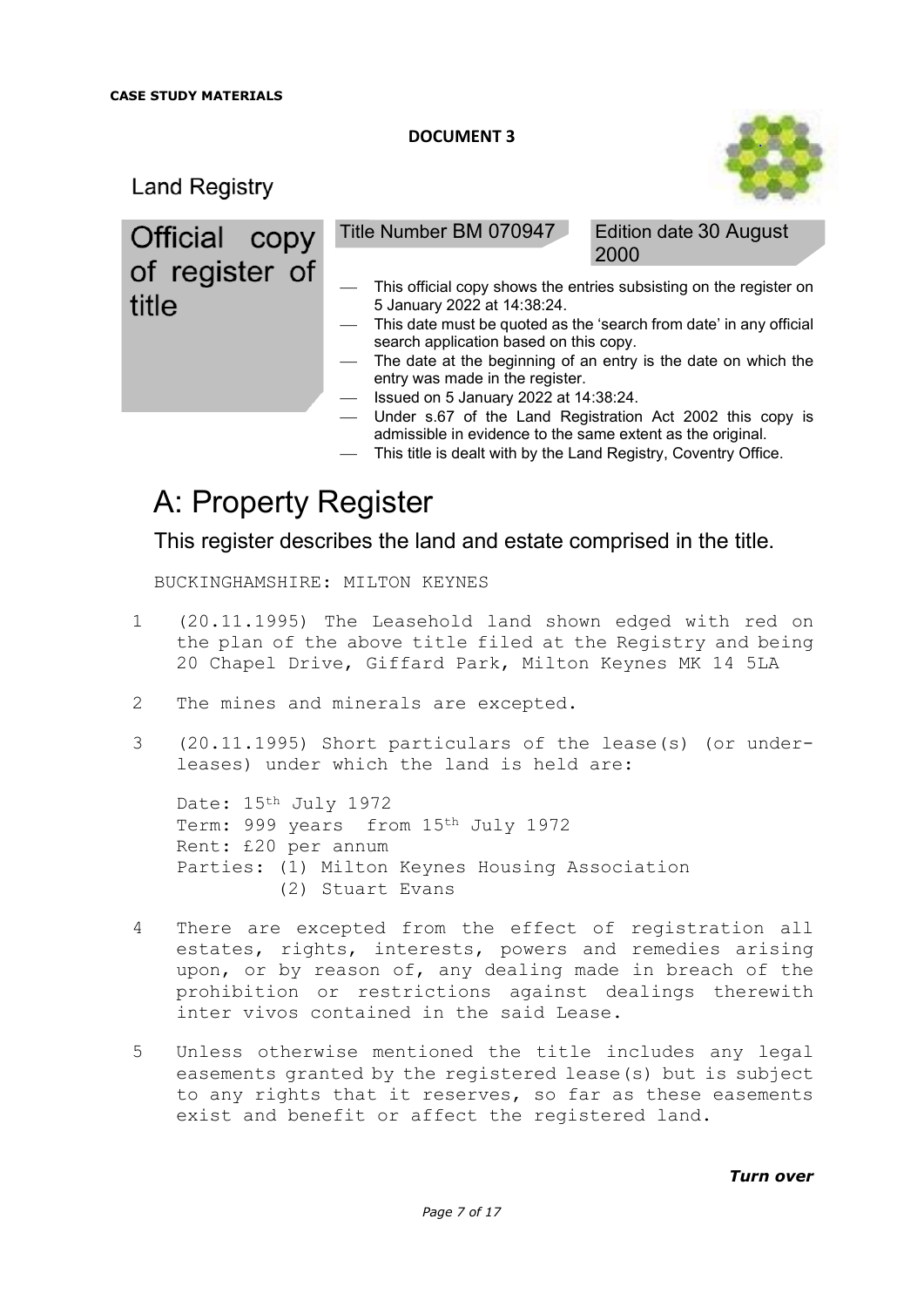# B: Proprietorship Register

This register specifies the class of title and identifies the owner. It contains any entries that affect the right of disposal.

# Title : Absolute

1 (20.11.1995) PROPRIETOR: EDWARD MORGAN and OLGA ANNABELLA MORGAN both of 20 Chapel Drive Giffard Park Milton Keynes (MK14 5LA).

# End of register

## **[NOTE TO CANDIDATES: THE TITLE PLAN IS NOT INCLUDED AND IS NOT REQUIRED FOR THE EXAMINATION.]**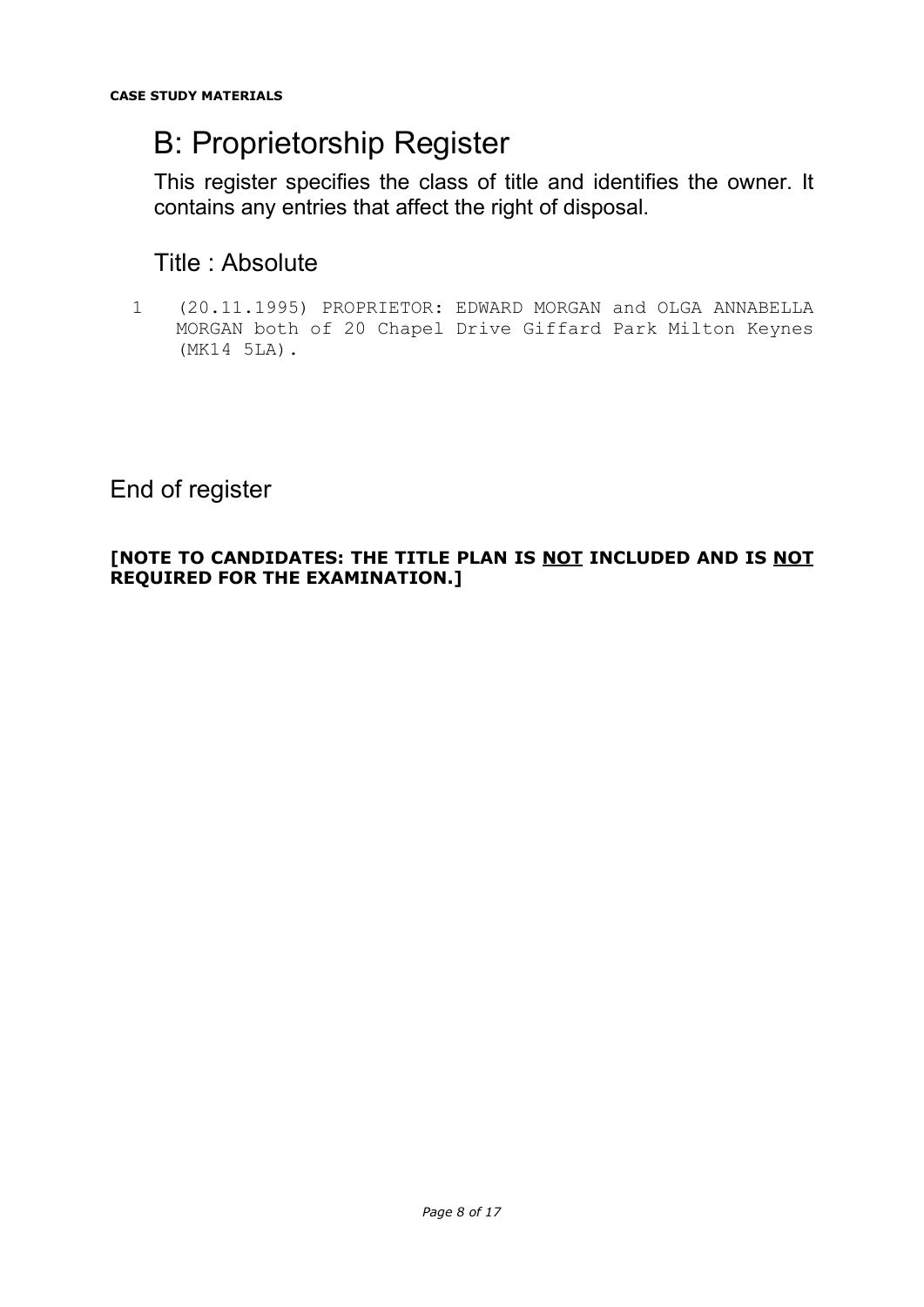**Extracts from Lease of 20 Chapel Drive, Giffard Park dated 15 July 1972 and made between Milton Keynes Housing Association (1) and Stuart Evans (2).** 

#### **Tenant's covenants**

…….

2. The Tenant for himself and his successors in title hereby covenants with the Landlord:

- (a) To pay all local taxes and rates as applicable
- (b) To insure the demised premises at the Tenant's expense in a sum and with an insurance company to be approved by the Landlord
- (c) To pay the annual rent reserved in this lease on or before  $25<sup>th</sup>$  December in each calendar year.

#### [**NOTE TO CANDIDATES: THE GROUND RENT RESERVED IN THE LEASE IS £20 PER ANNUM UNTIL 2012 AND THEREAFTER AT £100 PER ANNUM.**]

….

(g)

- (i) Not to assign underlet mortgage or part with possession of the whole or any part of the demised premises without the consent of the Landlord or its successors in title first obtained in writing at the Tenant's request and at the Tenant's expense
- (ii) In the event of any such approved assignment underlease or mortgage to give notice with sufficient details to the Landlord within one month of the event taking place and to pay a registration fee in accordance with the current schedule of fees obtainable from the Landlord or its agent

….

(k) Not to use the demised premises or any part thereof for any purpose other than as a private dwellinghouse without the consent of the Landlord or its successors in title first obtained in writing at the Tenant's request and at the Tenant's expense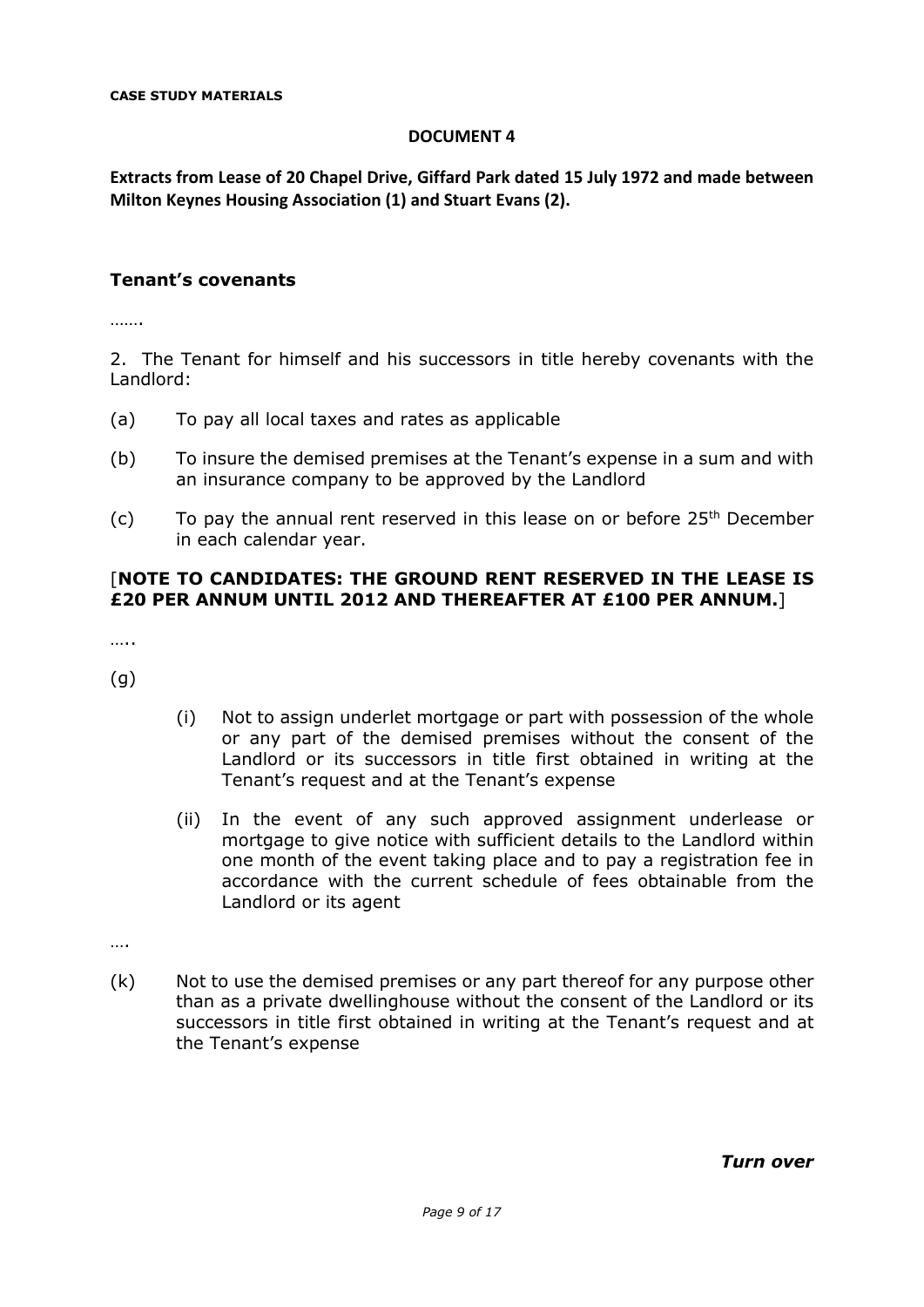#### ….**Landlord's right of re-entry**

5. If any part of the rent hereby reserved (whether formally demanded or not) remains unpaid for 14 days after it falls due, or if the Tenant does not comply with any of his covenants or obligations in this Lease, or if the Tenant shall die or become bankrupt the Landlord may enter the demised premises (or any part of it in the name of the whole) whereupon the Term hereby demised shall immediately cease and determine (but without prejudice to any prior right of action or remedy which may have accrued to the Landlord).

**[NOTE TO CANDIDATES: YOU NEED ONLY BE CONCERNED WITH THESE EXTRACTS AND NOT WITH THE REMAINDER OF THE LEASE. YOU MAY ASSUME THAT THE REMAINDER OF THE LEASE, INCLUDING ANY PLANS, IS SATISFACTORY.]**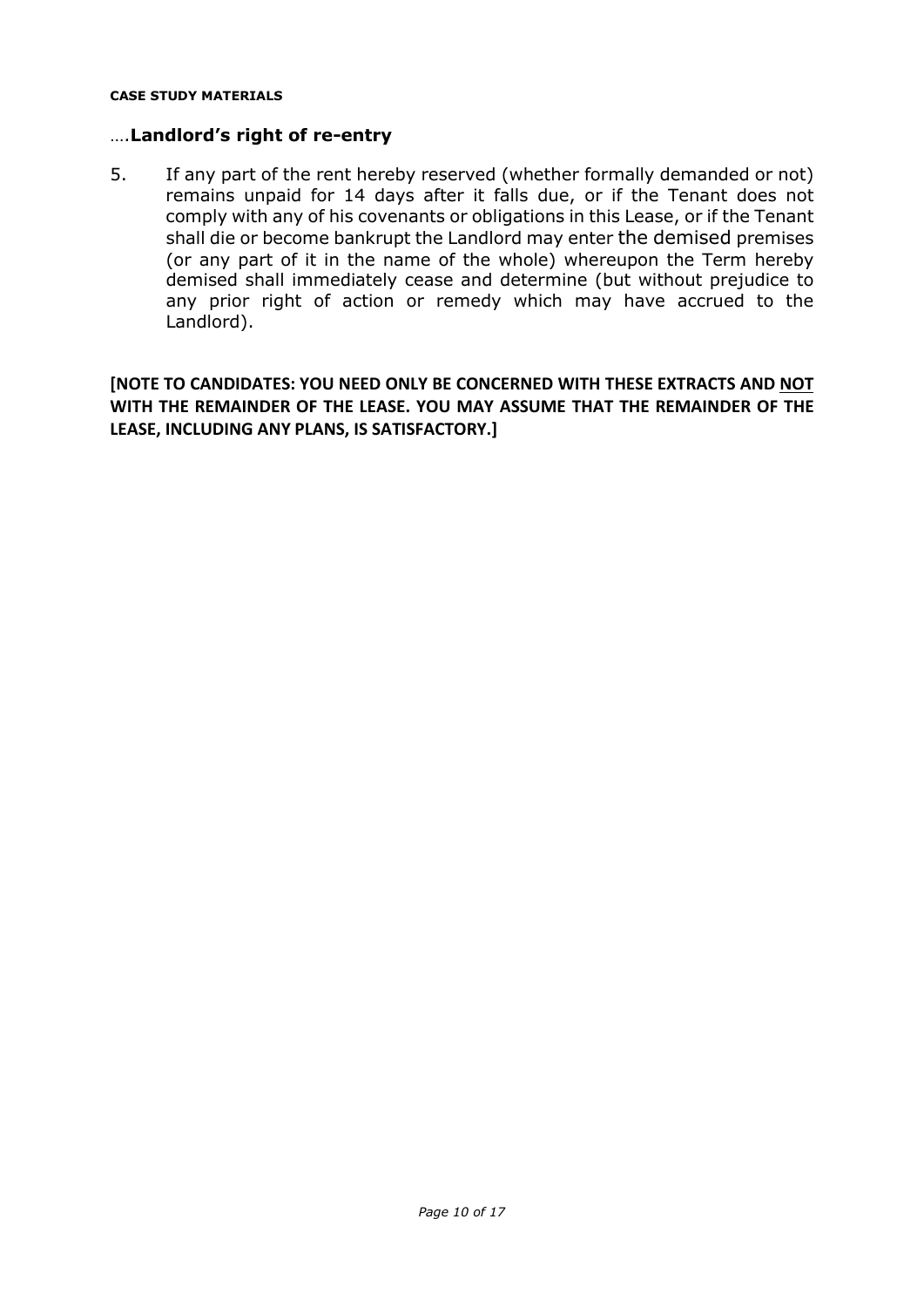## **CONVEYANCE RELATING TO WINDY RIDGE, 6 SEA LANE, INGOLDMELLS**

**THIS CONVEYANCE** is made the 23<sup>rd</sup> day of November One thousand nine hundred and eighty five **BETWEEN MARSHALL BUILDERS (SKEGNESS) LIMITED** whose registered office is situate at 102 Acacia Avenue Skegness in the County of Lincolnshire (hereinafter called "the Vendor") of the one part and **ALBERT DOUGLAS ISHERWOOD** and **DOROTHY DEBORAH JEAN JONES** both of 128 Cliff Terrace Cromer in the County of Norfolk (hereinafter called "the Purchasers") of the other part.

#### **WHEREAS:**

- (1) The Vendor is seised of the property hereinafter described for an estate in fee simple in possession subject as hereinafter mentioned but otherwise free from incumbrances.
- (2) The Vendor has agreed to sell the property to the Purchasers for the sum of Twenty-seven thousand pounds (£27,000).

#### **NOW THIS DEED WITNESSETH as follows:**

**1. IN CONSIDERATION** of the sum of Twenty seven thousand pounds (£27,000) paid by the Purchasers to the Vendor (the receipt whereof the Vendor hereby acknowledges) the Vendor as beneficial owner **HEREBY CONVEYS** unto the Purchasers **ALL THAT** freehold land together with the dwellinghouse and appurtenances built thereon and known as "Windy Ridge" 6 Sea Lane Ingoldmells in the County of Lincolnshire **ALL WHICH** property is more particularly delineated and edged red on a plan annexed to a Conveyance dated the Ninth day of December One thousand nine hundred and eighty and made between Maurice Ernest Weaver of the one part and the Vendor of the other part (hereinafter called "the 1980 Conveyance") **TOGETHER WITH** the rights granted in the 1980 Conveyance **AND SUBJECT TO** the covenants set out in the 1980 Conveyance but otherwise free from incumbrances **TO HOLD** the same unto the Purchasers as beneficial tenants in common in equal shares.

2. The Purchasers (with the object and intent of affording to the Vendor a full and sufficient indemnity in respect of any breach of the said covenants but not further or otherwise) **HEREBY JOINTLY AND SEVERALLY COVENANT** with the Vendor and any person deriving title under them that they will at all times hereafter observe and perform the said covenants and shall keep the Vendor and its estate and effects indemnified against all actions claims demands and liabilities in respect thereof so long as the same shall affect the property hereby conveyed and shall remain subsisting and capable of taking effect.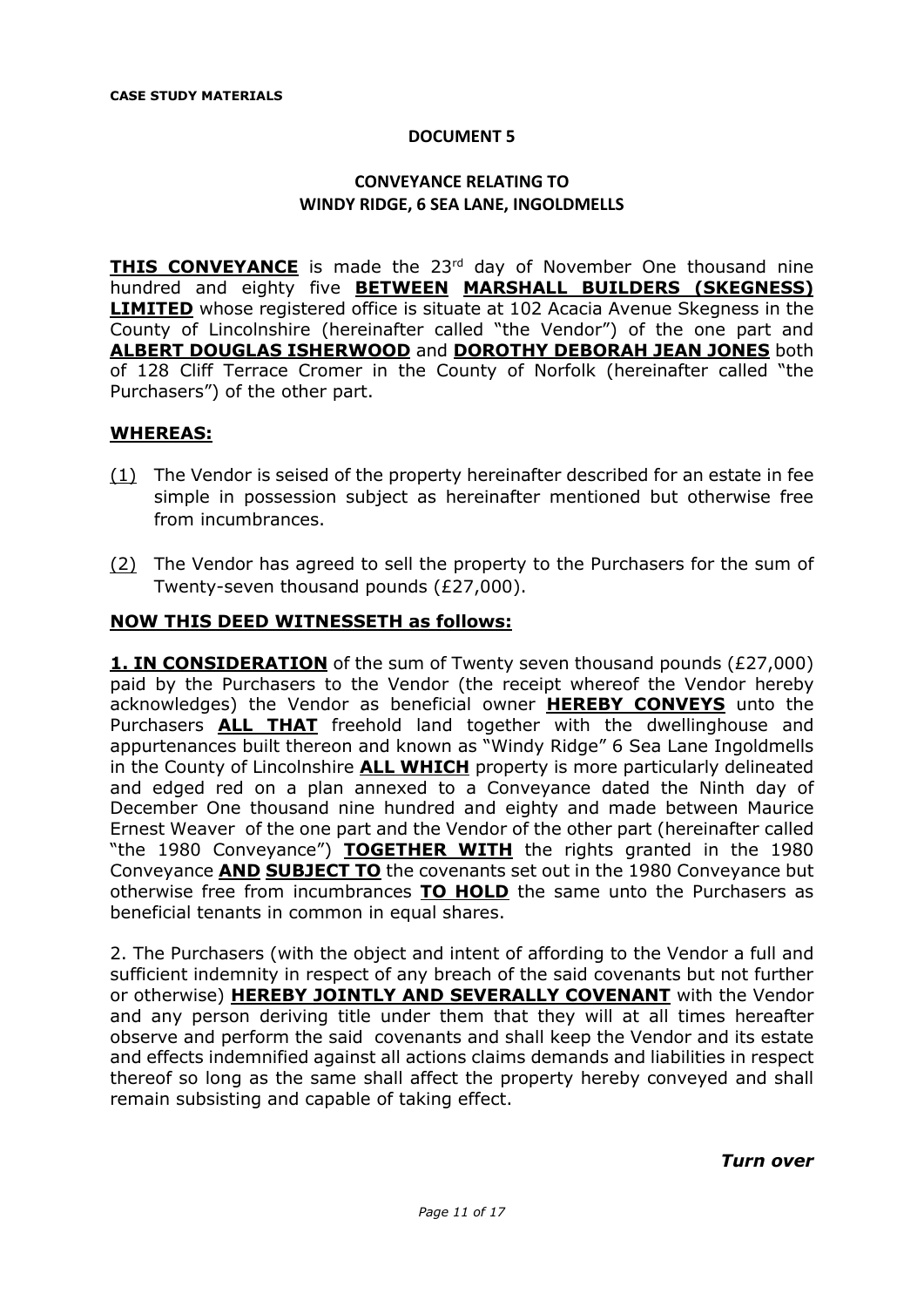3. It is hereby certified that this transaction does not form part of a larger transaction or of a series of transactions in which the amount or value or the aggregate amount or value exceeds the sum of Thirty thousand pounds (£30,000).

**IN WITNESS** whereof the Vendor has affixed its common seal and the Purchasers hereto have hereunto set their hands and seals the day and year first before written

# **THE COMMON SEAL of MARSHALL BUILDERS (SKEGNESS)**

**LIMITED** was hereunto affixed in the presence of:

Chris Marshall (Director) *Adrienne Marshall (Company Secretary)*

**DOUGLAS ISHERWOOD** in the presence of:

*Edward Wood* Solicitor at Procter and Co Skegness

#### **DOROTHY DEBORAH JEAN JONES**

in the presence of:

*Edward Wood*

As above

**[NOTE TO CANDIDATES: YOU MAY ASSUME THAT THIS CONVEYANCE:** 

- **HAS BEEN DULY STAMPED, WITH THE CORRECT AD VALOREM AND PD STAMPS**
- **HAS BEEN CORRECTLY EXECUTED**
- **DID NOT TRIGGER FIRST REGISTRATION AS LINCOLNSHIRE WAS NOT IN A COMPULSORY REGISTRATION AREA AT THAT TIME.]**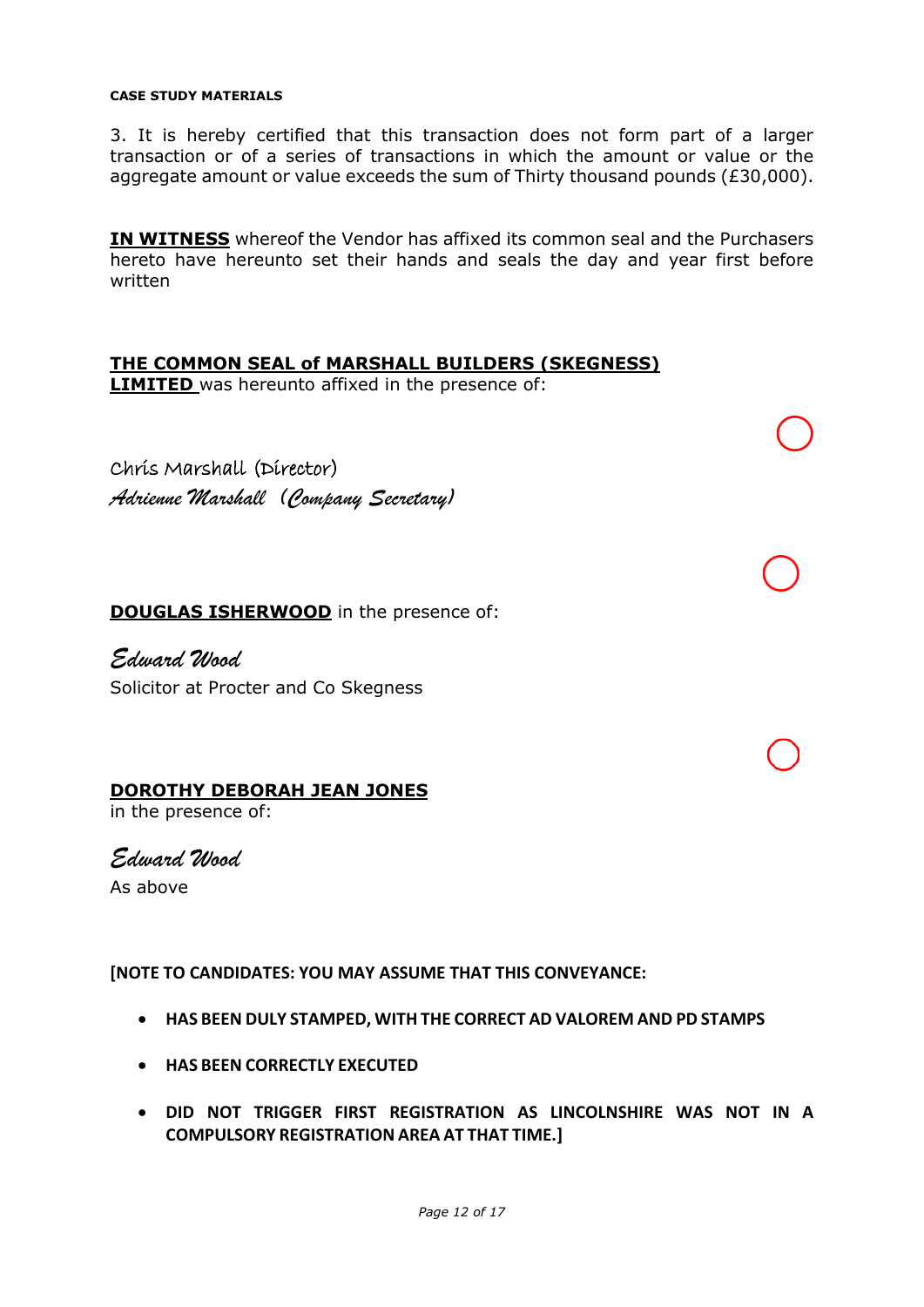### **EXTRACTS FROM CONVEYANCE RELATING TO "WINDY RIDGE", 6 SEA LANE, INGOLDMELLS DATED 9 DECEMBER 1980**

**THIS CONVEYANCE** is dated the Ninth day of December One thousand nine hundred and eighty and made between **MAURICE ERNEST WEAVER** of "Windy Ridge" 6 Sea Lane Ingoldmells in the County of Lincolnshire (hereinafter called "the Vendor") of the one part and **MARSHALL BUILDERS (SKEGNESS) LIMITED** whose registered office is at 102 Acacia Avenue Skegness (hereinafter called "the Purchaser") of the other part

## **W H E R E A S :**

- (1) The Vendor is seised of the property herein described for an estate in possession.
- (2) The Vendor has agreed to sell the property to the Purchaser for the sum of Fifteen thousand pounds (£15,000).

#### **NOW THIS DEED WITNESSETH** as follows:

1. **IN CONSIDERATION** of the sum of Fifteen thousand pounds (£15,000) paid by the Purchaser to the Vendor (the receipt of which sum the Vendor hereby acknowledges ) The Vendor as beneficial owner **HEREBY CONVEYS** unto the Purchaser **ALL THAT** freehold land together with the dwellinghouse and appurtenances built thereon and known as "Windy Ridge" 6 Sea Lane Ingoldmells in the County of Lincolnshire **ALL WHICH** land is more particularly delineated on the plan annexed hereto and thereon edged red **TOGETHER WITH** the right to pass and repass with or without vehicles at all times of the day and night over the unadopted road known as Sea Lane fronting the property hereby conveyed subject to contributing a fair proportion of the cost of maintaining the same from time to time **AND TOGETHER ALSO** with the right to connect into and use all pipes wires and services serving the property in perpetuity **SUBJECT TO** the covenants set out in the Schedule hereto but otherwise free from incumbrances.

……………

## **THE SCHEDULE hereinbefore referred to**

For the benefit and protection of the Vendor's retained land showed hatched blue on the said plan annexed hereto the Purchaser **HEREBY COVENANT** with the Vendor and his successors in title to observe and perform the following covenants:

- 1. Not to use the land hereby conveyed for any trade or business.
- 2. Not to keep pigs goats poultry or bees on any part of the land hereby conveyed.

*Turn over*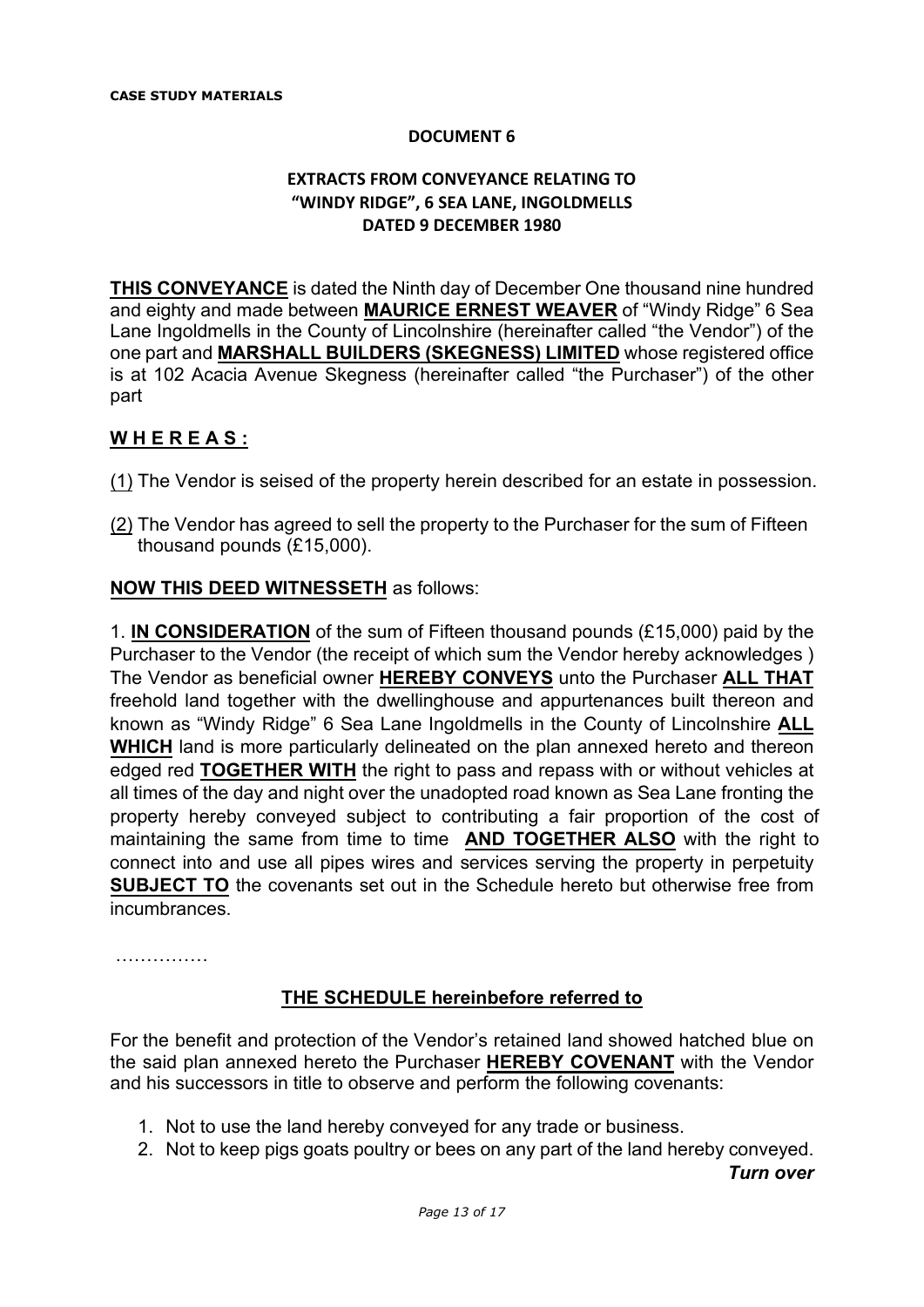- 3. Not to park any caravan boat or commercial vehicle at the front of the land hereby conveyed.
- 4. Not to erect any television aerial or radio masts or satellite dishes upon the land hereby conveyed without the prior written consent of the Vendor.
- 5. Not to extend or otherwise alter the existing dwellinghouse on the land hereby conveyed nor erect any other buildings without the prior written consent of the Vendor.
- 6. Not to allow the fences marked with an inward "T" on the plan annexed hereto to fall into disrepair.
- 7. Not to lop top or fell any tree within the curtilage of the land hereby conveyed without the prior written consent of the Vendor.

**IN WITNESS** whereof the Vendor has hereunto set his hand and seal and the Purchaser has affixed its common seal hereto the day and year before written

# **SIGNED SEALED AND DELIVERED**

In the presence of:

Christine Bright

205 Arcacia Avenue **Skegness** Housewife

**THE COMMON SEAL of MARSHALL BUILDERS (SKEGNESS) LIMITED** was hereunto affixed in the presence of:

*Adrienne Marshall (Company Secretary)*

## **[NOTE TO CANDIDATES: YOU MAY ASSUME THAT:**

- **THIS CONVEYANCE HAS BEEN DULY STAMPED, WITH THE CORRECT AD VALOREM AND PD STAMPS**
- **IT HAS BEEN CORRECTLY EXECUTED**
- **IT DID NOT TRIGGER FIRST REGISTRATION AS LINCOLNSHIRE WAS NOT IN A COMPULSORY REGISTRATION AREA AT THAT TIME**
- **A COPY OF THE CONVEYANCE PLAN HAS NOT BEEN ATTACHED TO THE COPY CONVEYANCE PROVIDED BY THE SELLER'S LAWYER.]**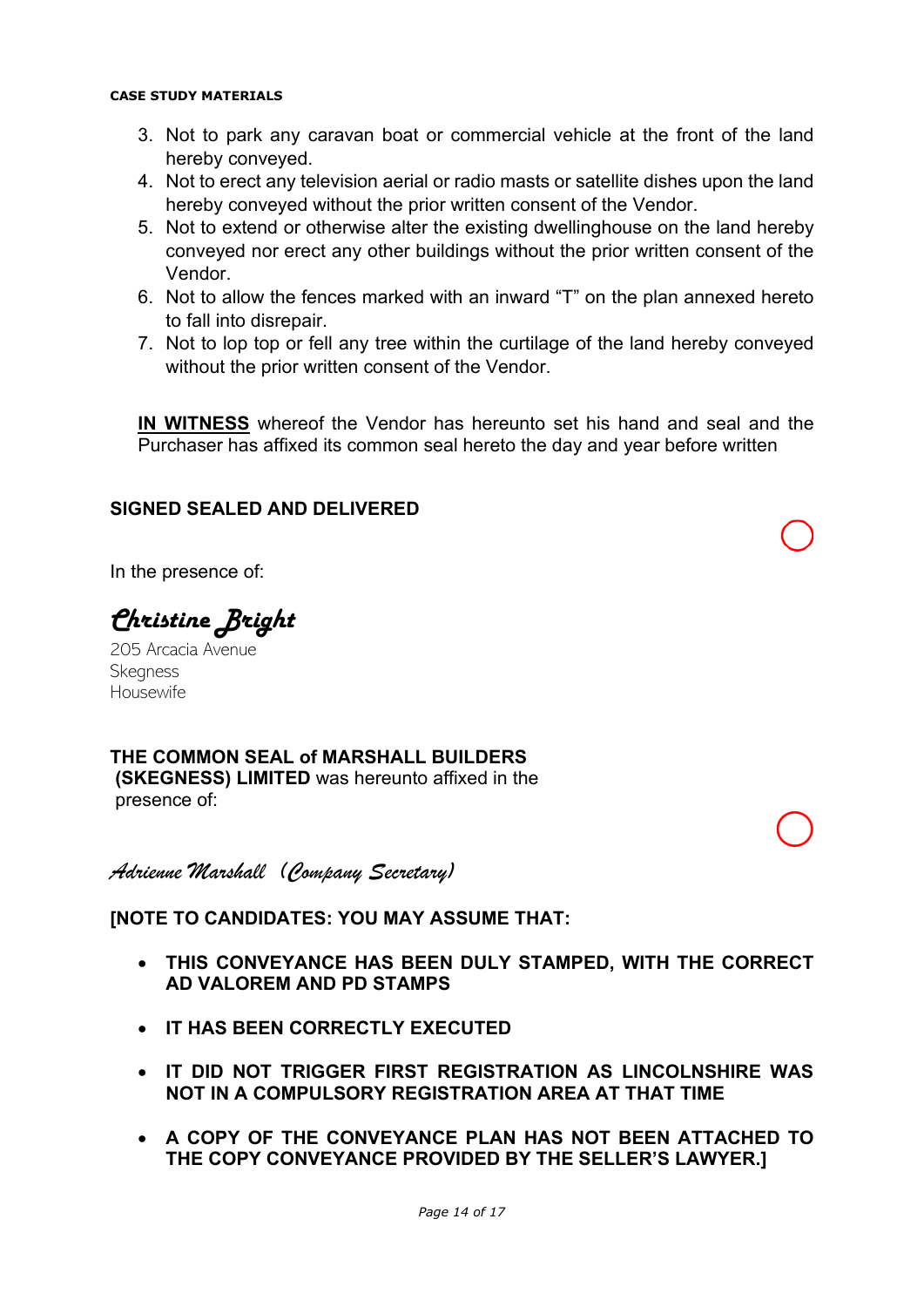#### **STANDARD CONDITIONS OF SALE (FIFTH EDITION—2018 REVISION)**

(NATIONAL CONDITIONS OF SALE 25TH EDITION, LAW SOCIETY'S CONDITIONS OF SALE 2011)

*This form is reproduced for educational purposes only. Reproduced by kind permission of the Solicitors' Law Stationery Society and the Law Society of England and Wales.*

**\_\_\_\_\_\_\_\_\_\_\_\_\_\_\_\_\_\_\_\_\_\_\_\_\_\_\_\_\_\_\_\_\_\_\_\_\_\_\_\_\_\_\_\_\_\_\_\_\_\_\_\_\_\_\_\_\_\_\_\_\_\_\_\_\_\_\_\_\_\_\_\_\_\_\_\_\_\_\_\_\_\_\_\_\_\_\_\_\_\_\_\_\_\_\_\_\_\_\_\_\_\_\_\_\_\_\_\_\_\_\_\_\_\_\_\_\_\_\_\_\_\_\_\_\_\_\_\_\_\_\_\_\_\_\_\_\_\_\_\_\_\_\_\_\_\_\_\_\_\_\_\_\_\_\_\_\_\_\_\_\_\_\_\_\_\_\_\_**

# **1. GENERAL**

#### **1.1 Definitions**

- 1.1.1 In these conditions:<br>(a)  $\frac{1}{2}$  accrued interest.
	- 'accrued interest' means:<br>(i) if money has been p (i) if money has been placed on deposit or in a building society share account, the interest
	- actually earned<br>actually earned<br>therwise, the interest which might reasonably have been earned by depositing the<br>desired hand less in
	- (ii) otherwise, the interest which might reasonably have been earned by depositing the money at interest on seven days' notice of withdrawal with a clearing bank less, in either case, any proper charges for handling the m
	-
	-
	-
	-
	-
	-
	-
	- (j) 'public requirement' means any notice, order or proposal given or made (whether before or after the date of the contract) by a body acting on statutory authority
	- (k) 'requisition' includes objection (l) 'transfer' includes conveyance and assignment
	-
	-
- 
- 
- 

(m) working day means any day from Monday to Friday (inclusive) which is not Christmas Day,<br>
Good Friday or a stautory Bank Holiday.<br>
1.1.2 In these conditions the terms 'absolute title' and 'official copies' have the spe

- 1.2 Joint parties<br>
If there is more than one seller or more than one buyer, the obligations which they undertake can<br>
the enforced against them all jointly or against each individually.<br>
1.3 Notices and documents<br>
1.3.1 A
- 
- 
- or delivering it to that party. 1.3.3 Where delivery of the original document is not essential, a notice or document is validly given or
- sent if it is sent:<br>(a) by fax. or by fax, or
- (b) by e-mail to an e-mail address for the intended recipient given in the contract. 1.3.4 Subject to conditions 1.3.5 to 1.3.7, a notice is given and a document is delivered when it is received.
- 1.3.5
- (a) A notice or document sent through a document exchange is received when it is available for
	-
	-
- 
- 
- 
- collection.<br>
(b) A notice or document which is received after 4.00 pm on a working day, or on a day which<br>
is not a working day, is to be treated as having been received on the next working day,<br>
(c) A notice and the offi
- before 4.00 pm on the first working day after despatch.
- **1.4 VAT**
- 1.4.1 The purchase price and the contents price are inclusive of any value added tax.<br>1.4.2. All other sums made payable by the contract are exclusive of any value added
- 1.4.2 All other sums made payable by the contract are exclusive of any value added tax and where a supply is made which is chargeable to value added tax, the recipient of the supply is to pay the supplier (in addition to a
- 
- 
- 1.5.1 The buyer is not entitled to transfer the benefit of the contract. 1.5.2 The seller cannot be required to transfer the property in parts or to any person other than the buyer.<br>Third party rights
- 1.6 Thir**d party rights**<br>Unless otherwise expressly stated nothing in this contract will create rights pursuant to the Contracts (Rights of Third Parties) Act 1999 in favour of anyone other than the parties to the contract
- **2.1 Date**
- 2.1.1 If the parties intend to make a contract by exchanging duplicate copies by post or through a document exchange, the contract is made when the last copy is posted or deposited at the doc-ument exchange.
- 2.1.2 If the parties' conveyancers agree to treat exchange as taking place before duplicate copies are actually exchanged, the contract is made as so agreed.
- **2.2 Deposit** 2.2.1 The buyer is to pay or send a deposit of 10 per cent of the purchase price no later than the date
- of the contract. 2.2.2 If a cheque tendered in payment of all or part of the deposit is dishonoured when first presented, the seller may, within seven working days of being notified that the cheque has been dishonoured, give notice to the
- 
- 
- 2.2.4 The deposit is to be paid:<br>
(a) by electronic means from an account held in the name of a conveyancer at a clearing bank<br>
to an account in the name of the seller's conveyancer or (in a case where condition 2.2.5<br>
app
- 
- terms to the same effect as this condition and condition 2.2.6.<br>2.2.6 Any deposit or part of a deposit not being used in accordance with condition 2.2.5 is to be held.<br>by the seller's conveyancer as stakeholder on terms t
- accrued interest. **2.3 Auctions**
- 2.3.1 On a sale by auction the following conditions apply to the property and, if it is sold in lots, to each
- lot. 2.3.2 The sale is subject to a reserve price.
- 
- 2.3.3 The seller, or a person on his behalf, may bid up to the reserve price. 2.3.4 The auctioneer may refuse any bid.
- 
- 2.3.5 If there is a dispute about a bid, the auctioneer may resolve the dispute or restart the auction at the last undisputed bid.
- 2.3.6 The deposit is to be paid to the auctioneer as agent for the seller. **3. MATTERS AFFECTING THE PROPERTY**
- **3.1 Freedom from incumbrances**
- 3.1.1 The seller is selling the property free from incumbrances, other than those mentioned in condition
- 3.1.2.<br>3.1.2 The incumbrances subject to which the property is sold are
	- -
		-
	-
- 3.1.2 The incumbrances subject to which the property is sold are:<br>
(a) those specified in the contract<br>
(b) those discoverable by inspection of the property before the date of the contract<br>
(c) those the seller does not an
- by condition 3.1.2.<br>3.1.4 The buyer is to bear the cost of complying with any outstanding public requirement and is to<br>indemnify the seller against any liability resulting from a public requirement.
- **3.2 Physical state**
- 3.2.1 The buyer accepts the property in the physical state it is in at the date of the contract unless the seller is building or converting it.
- 
- 3.2.2 A leasehold property is sold subject to any subsisting breach of a condition or tenant's obligation<br>relating to the physical state of the property which renders the lease liable to forfeiture.<br>3.2.3 A sub-lease is gr
- -
- 3.3.1 The following provisions apply if any part of the property is sold subject to a lease 3.3.2
	-
	- (a) The seller having provided the buyer with full details of each lease or copies of the documents emotion of the documents emoty in the seller is the property and fully accepting those terms, the buyer is treated as ente
	- (c) Except with the buyer's consent, the seller is not to agree to any proposal to change the lease terms nor to take any step to end the lease. (d) The seller is to inform the buyer without delay of any change to the lease terms which may
	- be proposed or agreed.
	- (e) The buyer is to indemnify the seller against all claims arising from the lease after actual completion; this includes claims which are unenforceable against a buyer for want of registration.
	- that the seller takes no responsibility for what rent is lawfully recoverable, nor for whether or how<br>any legislation affects the lease.
	- any legislation affects the lease. (g) If the let land is not wholly within the property, the seller may apportion the rent.
- **4. TITLE AND TRANSFER**
- 
- 
- 
- 
- 4.1. Proof of title to the buyer, the seller is to provide the buyer with proof of the title to the property<br>4.1.1 Without cost to the buyer, the seller is to trocure its transfer.<br>4.1.2 Where the property has a registered

4.3.1 Subject to condition 4.2 and to the extent that the seller did not take the steps described in condition 4.1.1 before the contract was made, the following are the steps for deducing and investigating the title to the 1. The seller is to comply with condition Immediately after making the contract 4.1.1 2. The buyer may raise written requisi-Six working days after either the date of the con-

raised whichever is the later<br>The seller is to reply in writing to any Four working days after receiving the requisitions raised<br>4. The buyer may make written observa- Three working days after receiving the replies<br>tions o

The time limit on the buyer's right to raise requisitions applies even where the seller supplies<br>incomplete evidence of his title, but the buyer may, within six vorking days from delivery of any<br>further evidence, raise fur

A. The buyer is to send the seller a draft At least twelve working days before completion

C. If the draft is returned the buyer is to At least five working days before completion send an engrossment to the seller date 4.3.3 Periods of time under conditions 4.3.1 and 4.3.2 may run concurrently. 4.3.4 If the period between the date of the contract and completion date is less than 15 working days, the time limits in conditions 4.2.2, 4.3.1 and 4.3.2 are to be reduced by the same proportion as that period bears to the period of 15 working days. Fractions of a working day are to be rounded down except that the time limit to perform any step is not to be less than one working day

transfer date B. The seller is to approve or revise that draft and either return it or retain it for use as the actual transfer

(a) prove the exact boundaries of the property<br>
(b) prove who owns fences, ditches, hedges (c) separately identify parts of the property wit (b) prove who owns fences, ditches, hedges or walls (c) separately identify parts of the property with different titles furthermore than the may be able to do from information in his possession.

tract or the date of delivery of the seller's evi-dence of title on which the requisitions are

Four working days after delivery of the draft transfer

*Turn over*

tions

**4.4 Defining the property** The seller need not:

*Page 15 of 17*

- 4.2.1 The buyer may not raise requisitions: (a) on any title shown by the seller before the contract was made
- (b) in relation to the matters covered by condition 3.1.2.<br>4.2.2 Notwithstanding condition 4.2.1, the buyer may, within six working days of a matter coming to his<br>attention after the contract was made, raise written requi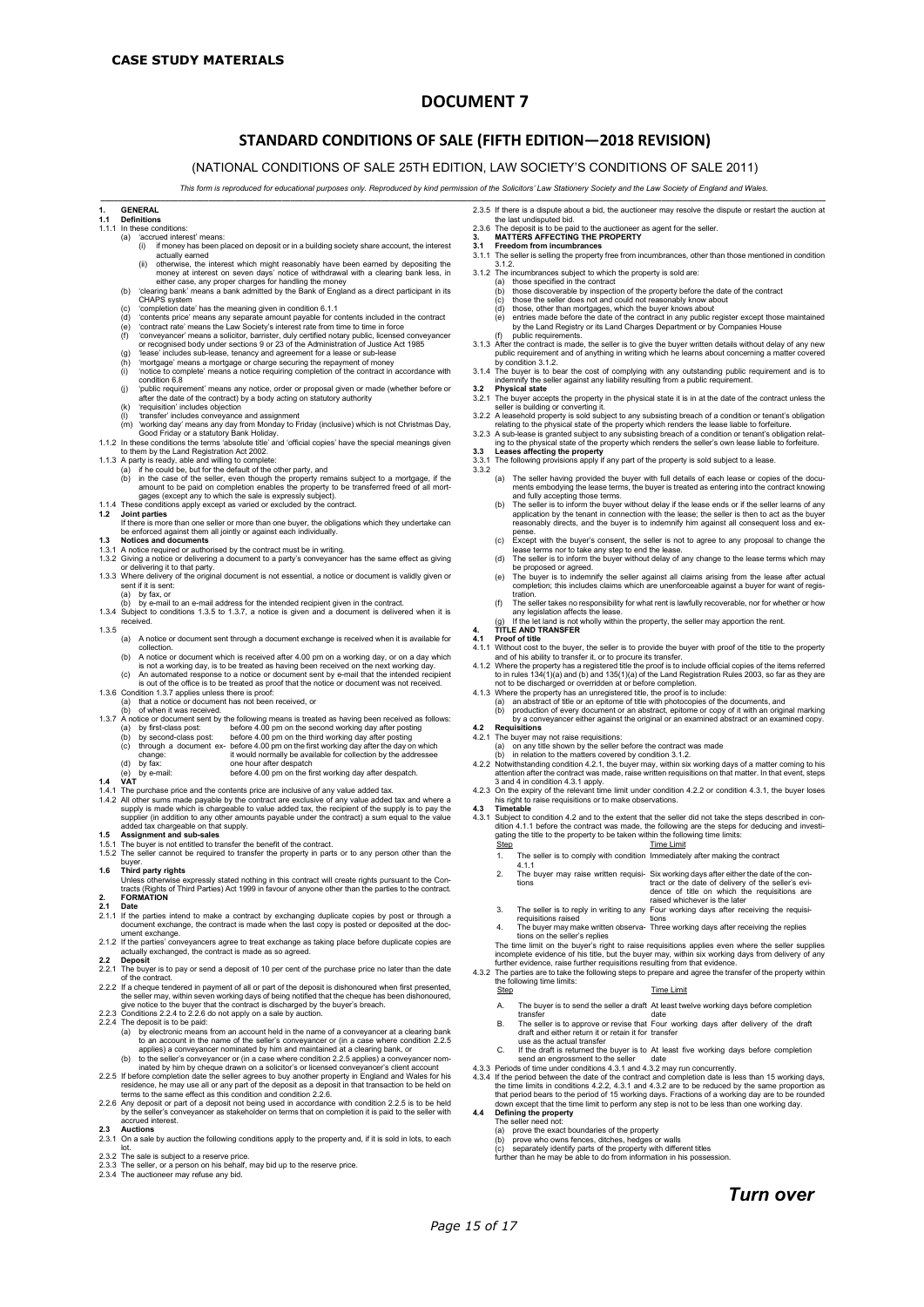- 4.5 Rents and rentcharges<br>The fact that a rent or rentcharge, whether payable or receivable by the owner of the property,<br>has been, or will on completion be, informally apportioned is not to be regarded as a defect in
- 
- 
- 
- tile.<br>**4.6 Transfer**<br>**4.6 Transfer**<br>**4.6 Transfer**<br>**4.6 Transfer**<br>**4.6 Transfer**<br>**4.6 Transfer**<br>**4.6 Transfer**<br>**4.6 Transfer**<br>**4.6 Transfer**<br>**4.6 Transfer**<br>**4.6 Transfer**<br>**4.6 Transfer**<br>**4.6 Transfer**<br>**4.6 Transfer**<br>**4.6 T**
- the buyer to indemnify the seller against liability for future breaches of it:<br>(a) the buyer is to covenant in the transfer to indemnify the seller against liability for any future
	- breach of the obligation and to perform it from then on, and
- (b) if required by the seller, the buyer is to execute and deliver to the seller on completion a duplicate transfer prepared by the buyer.
- 
- 
- 
- 4.6.5 The seller is to arrange at his expense that, in relation to every document of title which the buyer<br>does not receive on completion, the buyer is to have the benefit of:<br>(a) a written acknowledgement of his right to
- 
- 
- 5.1.2 The seller is under no obligation to the buyer to insure the property unless:<br>(a) the contract provides that a policy effected by or for the seller and insuring the property or<br>any part of it against liability for lo
- 
- tenant) is obliged to insure against loss or damage.<br>5.1.3 If the seller is obliged to insure the property under condition 5.1.2, the seller is to
	- -
		-
		-
	-
- 5.1.3 If the seller is obliged to insure the property under condition 5.1.2, the seller is to:<br>
(a) do everything necessary to maintain the policy<br>
(b) permit the buyer to inspect the policy or evidence of its terms<br>
(c)
- 
- 
- 
- **5.2 Occupation by buyer**<br>5.2.1 If the buyer is not already lawfully in the property, and the seller agrees to let him into occupation, the buyer occupies on the following terms.<br>5.2.2 The buyer is a licensee and not a tenant. The terms of the licence are that the buyer:<br>(a) cannot transfer it
	-
	-
	- cannot transfer it<br>may permit members of his household to occupy the property<br>is to pay or indemnify the seller against all outgoings and other expenses in respect of the
	-
	-
	-
	-
- (c) is to pay or indemnify the seller against all outgoings and other expenses in respect of the<br>
(d) is to pay the seller a fee calculated at the contract rate on a sum equal to the purchase price<br>
(e) is sto pay the pos
- 
- five working days' notice given by one party to the other takes effect.<br>5.2.5 If the buyer is in occupation of the property after his licence has come to an end and the contract<br>is subsequently completed he is to pay the s
- 5.2.6 The buyer's right to raise requisitions is unaffected. **6. COMPLETION**

- 
- 6.1. Date of the contract unless a notice to complete has been served.<br>
6.1.1 Completion date is twenty working days after the date of the contract but time is not of the essence<br>
of the contract unless a notice to complet
- 
- 
- 
- time.
- **6.2 Arrangements and place** 6.2.1 The buyer's conveyancer and the seller's conveyancer are to co-operate in agreeing arrange-
- ments for completing the contract.
- 6.2.2 Completion is to take place in England and Wales, either at the seller's conveyancer's office or at some other place which the seller reasonably specifies. **6.3 Apportionments** 6.3.1 On evidence of proper payment being made, income and outgoings of the property are to be
- 
- apportioned between the parties so far as the change of ownership on completion will affect entered there who le property is sold with vacant possession or the seller exercises his option in condition 3.2 If the whole prop
- 
- 
- apportionment is to be made according to the best estimate available. As soon as the amount is<br>known, a final apportionment is to be made and notified to the other party. Any resulting balance<br>is to be paid no more than te interest at the contract rate from then until payment. 6.3.6 Compensation payable under condition 5.2.5 is not to be apportioned. **6.4 Amount payable**

- The amount payable by the buyer on completion is the purchase price and the contents price (less any deposit already paid to the seller or his agent) adjusted to take account of:
- (a) apportionments made under condition 6.3 (b) any compensation to be paid or allowed under condition 7.2
- 
- 
- (c) any sum payable under condition 5.1.3. **6.5 Title deeds** 6.5.1 As soon as the buyer has complied with all his obligations under this contract on completion the
- seller must hand over the documents of title.<br>6.5.2 Condition 6.5.1 does not apply to any documents of title relating to land being retained by the<br>seller after completion.
- **6.6 Rent receipts**
- The buyer is to assume that whoever gave any receipt for a payment of rent or service charge which the seller produces was the person or the agent of the person then entitled to that rent or service charge.
- **6.7 Means of payment**<br>The buyer is to pay the money due on completion by a direct transfer of cleared funds from an<br>account held in the name of a conveyancer at a clearing bank and, if appropriate, an unconditional<br>releas

#### **6.8 Notice to complete**<br>6.8.1. At any time after the

- 6.8.1 At any time after the time applicable under condition 6.1.2 on completion date, a party who is
- ready, able and willing to complete may give the other a notice to complete.<br>6.8.2 The parties are to complete the contract within ten working days of giving a notice to complete,<br>excluding the day on which the notice is g
- contract. 6.8.3 On receipt of a notice to complete:
- (a) if the buyer paid no deposit, he is forthwith to pay a deposit of 10 per cent (b) if the buyer paid a deposit of less than 10 per cent, he is forthwith to pay a further deposit equal to the balance of that 10 per cent.

- 
- 7. REMEDIES<br>7.1 Errors and omissions<br>7.1.1 If any plan or statement in the contract, or in the negotiations leading to it, is or was misleading<br>or inaccurate due to an error or omission by the seller, the remedies availabl
	- follows. (a) When there is a material difference between the description or value of the property, or of any of the contents included in the contract, as represented and as it is, the buyer is entitled to damages. (b) An error or omission only entitles the buyer to rescind the contract:
	- (i) where it results from fraud or recklessness, or
- (ii) where he would be obliged, to his prejudice, to accept property differing substantially (in quantity, quality or tenure) from what the error or omission had led him to expect.
- 
- 7.1.2 If either party rescinds the contract<br>
(a) unless the rescission is a result of the buyer's breach of contract the deposit is to be repaid<br>
to the buyer with accrued interest<br>
(b) the buyer is to return any documents
- -
- 7.2.1 If there is default by either or both of the parties in performing their obligations under the contract<br>and completion is delayed, the party whose total period of default is the greater is to pay com-<br>pensation to th
- 7.2.3 Any claim for loss resulting from delayed completion is to be reduced by any compensation paid under this contract.
- 7.2.4 Where the buyer holds the property as tenant of the seller and completion is delayed, the seller may give notice to the buyer, before the date of actual completion, that he intends to take the net income from the pro
- 
- **7.3 After completion** Completion does not cancel liability to perform any outstanding obligation under this contract.
- **7.4 Buyer's failure to comply with notice to complete** 7.4.1 If the buyer fails to complete in accordance with a notice to complete, the following terms apply.
- -
	-
- 7.4.2 The seller may rescind the contract, and if he does so:<br>
(a) he may:<br>
(i) forfeit and keep any deposit and accrued interest<br>
(ii) resell the properly and any contents included in the contract<br>
(iii) claim damages<br>
(
- 
- 
- 
- 
- 
- 
- 

the contract.

tain it.

8.3.1

8.3.2

*Page 16 of 17*

- 
- 8.1.1 The following provisions apply to a sale of leasehold land.<br>8.1.2 The seller having provided the buyer with copies of the documents embodying the lease terms,<br>the buyer is treated as entering into the contract knowin

(a) The following provisions apply if a consent to let, assign or sub-let is required to complete

(b) In this condition 'consent' means consent in the form which satisfies the requirement to ob-

(a) The seller is to apply for the consent at his expense, and to use all reasonable efforts to

botain it.<br>
obtain its provide all information and references reasonably required.<br>
(b) The buyer is to provide all information under condition 8.3.2, either party may rescind the contract<br>
by notice to the other party if

9 **CONTENTS**<br>
9.1 The following provisions apply to any contents which are included in the contract, whether or not<br>
1.9.2 The contract takes effect as a contract for sale of goods.<br>
9.2 The contract takes effect as a cont

8.2.1 The following provisions apply to a contract to grant a new lease.<br>
8.2.2 The conditions apply so that:<br>
"seller" means the proposed landlord<br>
"buyer" means the proposed lenant<br>
"purchase price means the permium to b